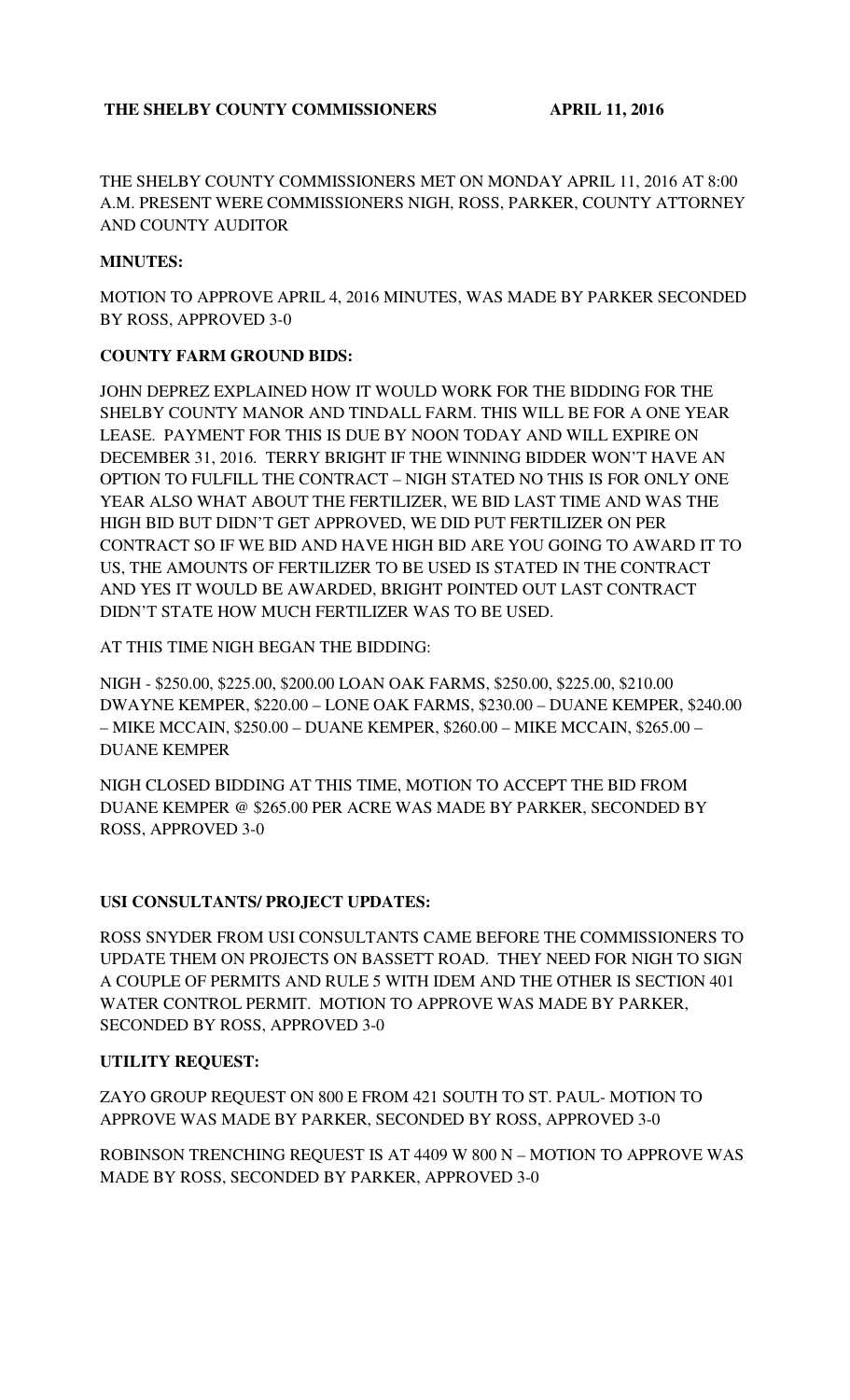### **SHERIFF:**

-PARKS ADVISED THAT LAST NIGHTS VICTIMS NIGHT WAS INSIDE, BECAUSE OF THE RAIN AND APPRECIATES ALL THE HELP FROM THE PROSECUTOR AND COMMISSIONERS.

RECEIVED ESTIMATES ON THE FIRE ALARM SYSTEM:

ESCO – \$67,473.33

OCS - \$68,450.33

VANGUARD - \$52,986.44

PRESENTLY HAVE ESCO AND THIS IS WHO WE HAVE A CONTRACT WITH FOR INSPECTIONS OF ALARMS WE DID A 4 YEAR CONTRACT AT \$3,641.00, VANGUARD IS WHO PUT THE ORIGINAL ALARM IN, BUT ESCO IS THE COMPANY THAT HAS KEPT IT UP. NIGH ASKED WHAT THE TIME TABLE WOULD BE, PARKER ADVISED THAT START AS SOON AS AWARDED, MOTION TO TAKE UNDER ADVISEMENT FOR ONE WEEK WAS MADE BY PARKER, SECONDED BY ROSS, APPROVED 3-0

### **CLAIMS:**

CLAIMS – MOTION TO APPROVE CLAIMS WAS MADE BY ROSS, SECONDED BY PARKER, APPROVED 3-0

REFUND – MOTION TO APPROVE TWO REFUNDS IN THE AMOUNT OF \$1,686.27 & \$347.41 WAS MADE BY PARKER, SECONDED BY ROSS, APPROVED 3-0

#### **TRANSFER:**

N/A

#### **MISCELLANEOUS:**

DONNA WANTED TO GIVE A SHOUT OUT TO ALL OF THE SHELBY COUNTY EMPLOYEES THAT WENT OUT AND DID THE HEALTHY SHELBY COUNTY WALK, WE HAD ABOUT 35 WALKERS.

#### **HIGHWAY:**

ANDERSON ADVISED THEY DID HAVE WIND DAMAGE ON THE NEW BRIDGE ON 400 N, THE WIND MESSED UP THE RAILING FROM A TREE FALLING ON IT. THEY ARE ON THEIR WAY OUT TO FIX IT NOW.

#### **JOHN DEPREZ:**

DEPREZ PRESENTED THE COMMISSIONERS WITH A MEMORANDUM OF UNDERSTANDING THIS IS FOR THE KRONE PROJECT. THIS IS BETWEEN THE CITY OF SHELBYVILLE, SHELBY COUNTY COMMISSIONERS, SHELBY COUNTY DEVELOPMENT CORPORATION, AND THE INDIANA DEVELOPMENT CORPORATION, MOTION OT APPROVE WAS MADE BY PARKER, SECONDED BY ROSS, APPROVED 3-0